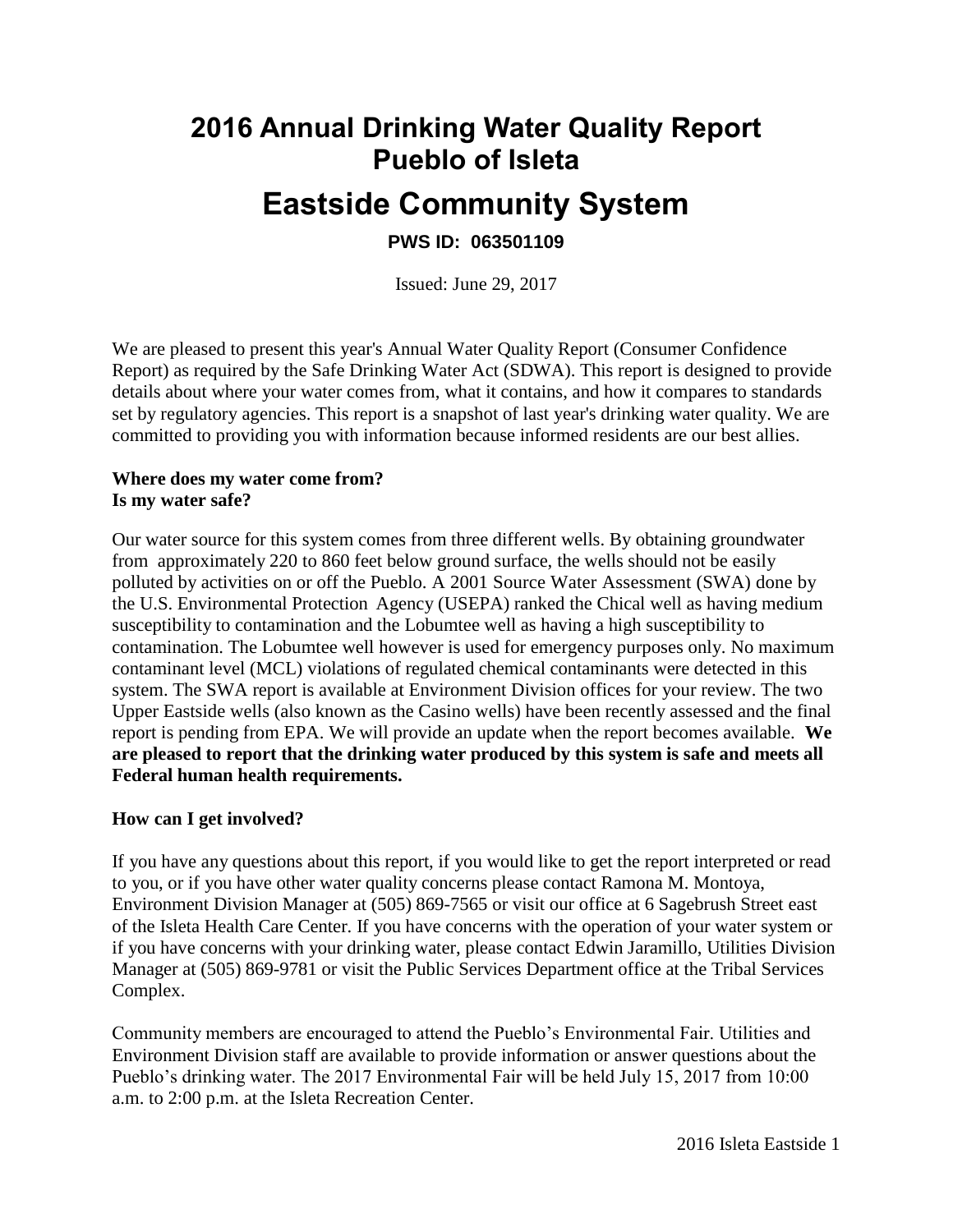#### **Why are there contaminants in my drinking water?**

The Pueblo of Isleta routinely monitors for contaminants in your drinking water according to Federal environmental laws and regulations. The water quality table provides the results of the monitoring of this system for the 2016 calendar year. As water travels over the land or through soil and geologic formations, it can pick up contaminants such as microbes, inorganic and organic chemicals, and radioactive substances. All drinking water, including bottled drinking water, may be reasonably expected to contain at least small amounts of some constituents. It is important to remember that the presence of the constituents in the drinking water does not necessarily pose a health risk although some chemicals can be a problem even at very low concentrations.

More information about contaminants and potential health effects can be obtained by calling the U.S. Environmental Protection Agency's Safe Drinking Water Hotline at 1-800-426-4791. Technical information on drinking water regulations can be found on Federal Environmental Protection Agency's website at https://www.epa.gov/laws-regulations.

#### **Do I need to take special precautions?**

Some people may be more vulnerable to contaminants in drinking water than the general population. Immuno-compromised persons such as persons with cancer undergoing chemotherapy, persons who have undergone organ transplants, people with HIV/AIDS or other immune system disorders, some elderly, and infants can be particularly at risk from infections. These people should seek advice about drinking water from their health care providers.

EPA/Centers for Disease Control (CDC) guidelines on appropriate means to lessen the risk of infection by Cryptosporidium and other microbial contaminants are available from the Safe Water Drinking Hotline (800-426-4791).

#### **Additional Information for Lead**

If present, elevated levels of lead can cause serious health problems, especially for pregnant women and young children. Lead in drinking water is primarily from materials and components associated with service lines and home plumbing. The Pueblo of Isleta is responsible for providing safe, high quality drinking water, but cannot control the variety of materials used in plumbing components. When your water has been sitting for several hours, you can minimize the potential for lead exposure by flushing your tap for 30 seconds to two minutes before using water for drinking or cooking. If you are concerned about lead in your water, you may wish to have your water tested.

Information on lead in drinking water, testing methods, and steps you can take to minimize exposure is available from the Safe Drinking Water Hotline (1-800-426-4791) or at [https://www.epa.gov/ground-water-and-drinking-water/basic-information-about-lead-drinking](https://www.epa.gov/ground-water-and-drinking-water/basic-information-about-lead-drinking-water)[water.](https://www.epa.gov/ground-water-and-drinking-water/basic-information-about-lead-drinking-water)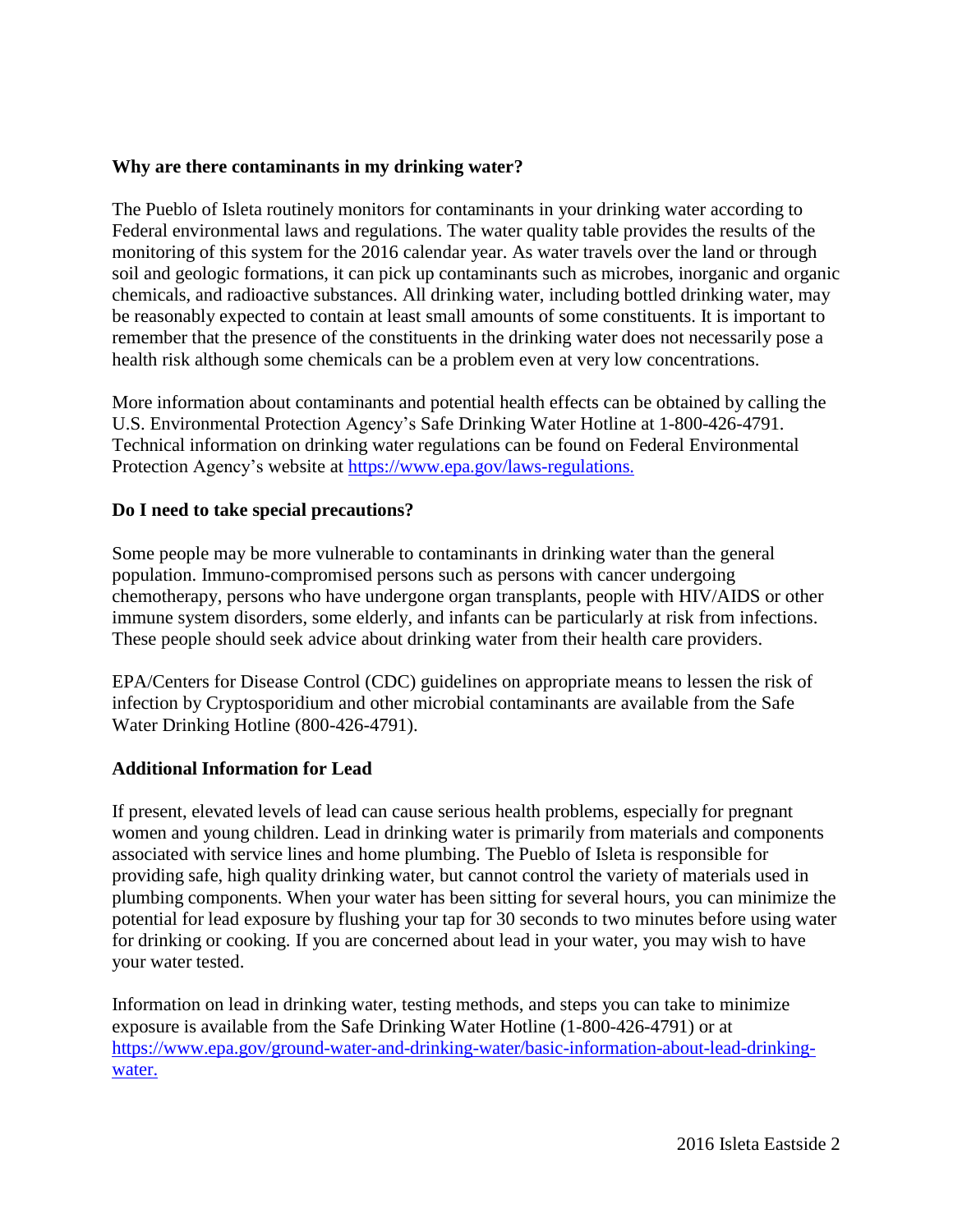#### **Additional Information for Arsenic**

While your drinking water meets EPA's standard for arsenic, it does contain low levels of arsenic. EPA's standard balances the current understanding of arsenic's possible health effects against the costs of removing arsenic from drinking water. EPA continues to research the health effects of low levels of arsenic which is a mineral known to cause cancer in humans at high concentrations and is linked to other health effects such as skin damage and circulatory problems.

#### **Water Conservation Tips**

Did you know that the average U.S. household uses approximately 400 gallons of water per day or 100 gallons per person per day? Luckily, there are many low-cost and no-cost ways to conserve water. Small changes can make a big difference - try one today and soon it will become second nature.

- Take short showers. A 5-minute shower uses 4 to 5 gallons of water compared to up to 50 gallons for a bath.
- Shut off water while brushing your teeth, washing your hair, and shaving and save up to 500 gallons a month.
- Use a water-efficient showerhead. They're inexpensive, easy to install, and can save you up to 750 gallons a month.
- Run your clothes washer and dishwasher only when they are full. You can save up to 1,000 gallons a month.
- Fix leaky toilets and faucets. Faucet washers are inexpensive and take only a few minutes to replace. To check your toilet for a leak, place a few drops of food coloring in the tank and wait. If it seeps into the toilet bowl without flushing, you have a leak. Fixing it or replacing it with a new, more efficient model can save up to 1,000 gallons a month.
- Teach your kids about water conservation to ensure a future generation that uses water wisely. Make it a family effort to reduce next month's water use!
- Avoid wasting water because it results in the loss of an important and valuable natural resource. Landscape irrigation is a common cause of water waste, but it can also result from leaking air conditioning systems, leaks in plumbing, car washing, draining pools, spraying driveways to control dust, and other uses of water. In our geographic area, it is also considered water waste to use sprinklers between 11 a.m. and 7 p.m. from April  $1<sup>st</sup>$ to Oct.  $31<sup>st</sup>$ .
- Water your outdoor plants only when necessary and schedule your watering for mornings or evenings to reduce evaporation.
- Adjust sprinklers so only your lawn is watered. Apply water only as fast as the soil can absorb it and during the cooler parts of the day to reduce evaporation.
- Water your lawn and plants in your yard according to this schedule:
	- Once a week in March
	- Twice a week in April and May
	- Three times a week in June, July, and August
	- Twice a week in September and October
	- Once a week in November

When it rains, count that as a watering day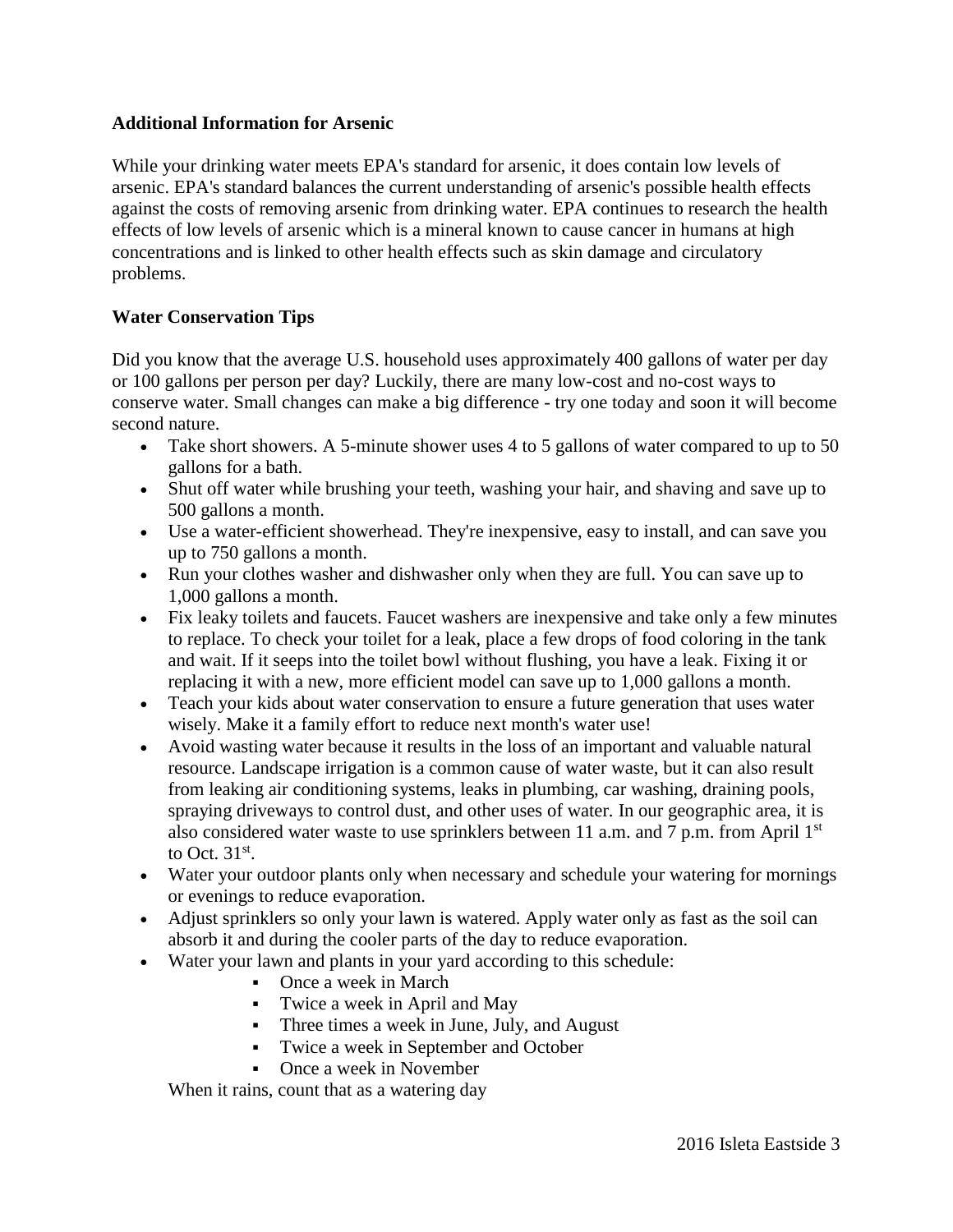- Do not use the Pueblo's drinking water supply to irrigate agricultural fields such as alfalfa, corn, oats, wheat, or sorghum. Water for this purpose is available from ditches.
- Visit<https://www.epa.gov/watersense> for more information.

#### **Source Water Protection Tips**

Protection of drinking water is everyone's responsibility. You can help protect our community's drinking water source in several ways:

- Eliminate excess use of lawn and garden fertilizers and pesticides they contain hazardous chemicals that can reach your drinking water source.
- Pick up after your pets.
- If you have your own septic system, properly maintain your system to reduce leaching to water sources.
- Dispose of chemicals properly; take used motor oil to a recycling center or to the Transfer Station.

## **Water Quality Data Table**

In order to ensure that tap water is safe to drink, EPA prescribes regulations which limit the amount of contaminants in water provided by public water systems. The table below lists all of the drinking water contaminants that were detected during the calendar year of this report. Although many more contaminants were tested, only those substances listed below were found in your water. All sources of drinking water contain some naturally occurring contaminants. At low levels, these substances are generally not harmful in our drinking water. Removing all contaminants would be extremely expensive, and in most cases, would not provide increased protection of public health. A few naturally occurring minerals may actually improve the taste of drinking water and have nutritional value at low levels. Unless otherwise noted, the data presented in this table is from testing done in the calendar year of the report. The EPA requires us to monitor for certain contaminants less than once per year because the concentrations of these contaminants do not vary significantly from year to year, or the system is not considered vulnerable to this type of contamination. As such, some of our data, though representative, may be more than one year old. In this table you will find terms and abbreviations that might not be familiar to you. To help you better understand these terms, we have provided the definitions below the table.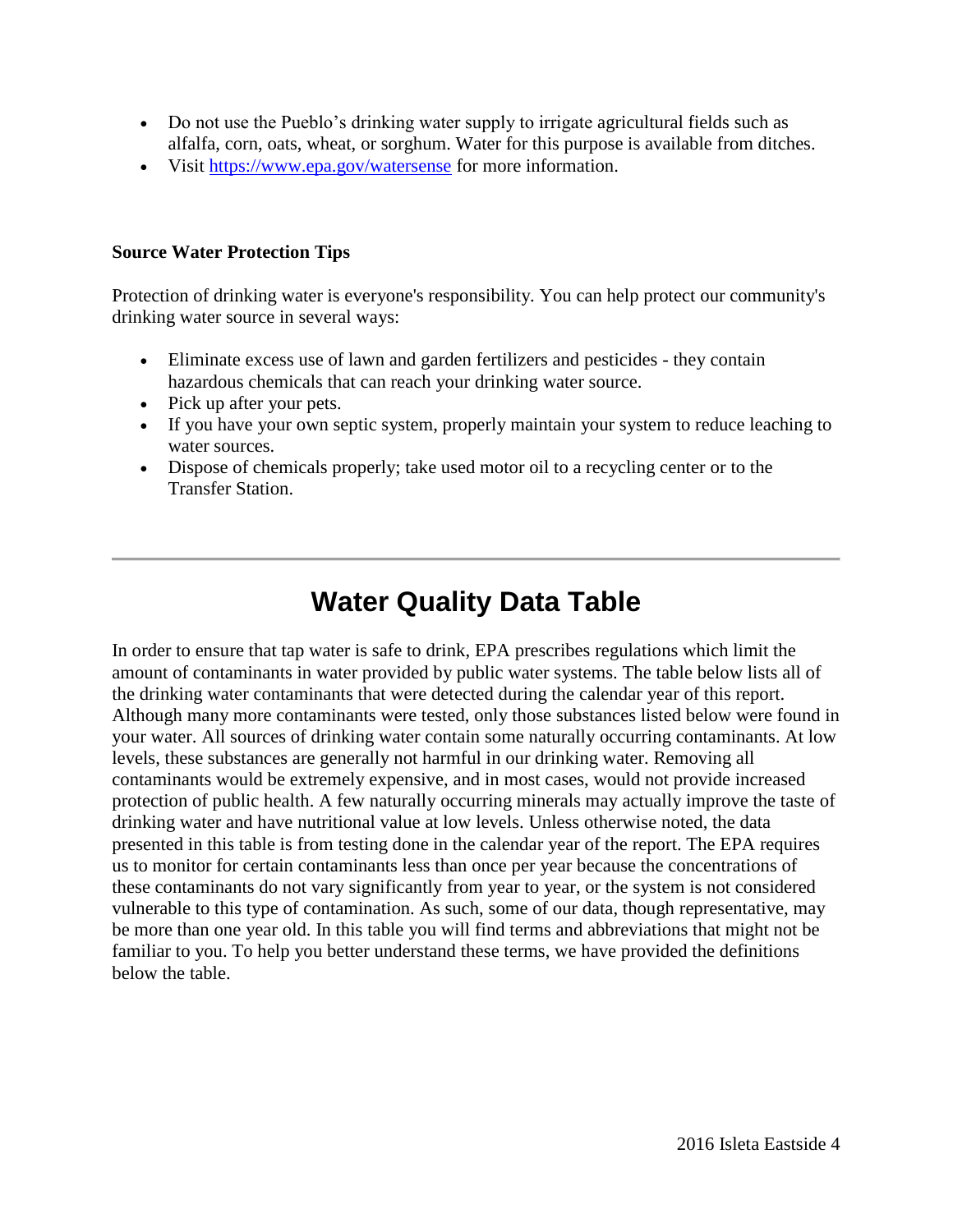|                                                                                                                   |                                        |                | <b>Highest</b>                       |                  | Range       |                              |                  |                                                                                                                                    |
|-------------------------------------------------------------------------------------------------------------------|----------------------------------------|----------------|--------------------------------------|------------------|-------------|------------------------------|------------------|------------------------------------------------------------------------------------------------------------------------------------|
| <b>Contaminants</b>                                                                                               | <b>MCLG</b><br>or<br><b>MRDLG MRDL</b> | MCL,<br>TT, or | <b>Detect</b><br>In<br>Your<br>Water |                  | $Low$ High  | <b>Sample</b><br><b>Date</b> | <b>Violation</b> | <b>Typical Source</b>                                                                                                              |
| <b>Disinfectants &amp; Disinfection By-Products</b>                                                               |                                        |                |                                      |                  |             |                              |                  |                                                                                                                                    |
| (There is convincing evidence that addition of a disinfectant is necessary for control of microbial contaminants) |                                        |                |                                      |                  |             |                              |                  |                                                                                                                                    |
| Chlorine (as<br>$Cl2$ ) (ppm)                                                                                     | 4                                      | $\overline{4}$ | 1.46                                 | 0.37             | 1.46        | 2016                         | N <sub>0</sub>   | Water additive used to control microbes                                                                                            |
| <b>TTHMs</b> [Total<br>Trihalomethanes<br>(ppb)                                                                   | <b>NA</b>                              | 80             | 2.84                                 | 2.84             | 2.84        | 2016                         | N <sub>0</sub>   | By-product of drinking water disinfection                                                                                          |
| <b>Inorganic Contaminants</b>                                                                                     |                                        |                |                                      |                  |             |                              |                  |                                                                                                                                    |
| Arsenic (ppb)                                                                                                     | $\Omega$                               | 10             | 4<br><b>RAA</b>                      | 2.9              | 5.3         | 2016                         | N <sub>0</sub>   | Erosion of natural deposits                                                                                                        |
| Barium (ppm)                                                                                                      | $\overline{2}$                         | $\overline{2}$ | 0.074                                |                  | 0.074 0.074 | 2013                         | No               | Discharge of drilling wastes; Discharge<br>from metal refineries; Erosion of natural<br>deposits                                   |
| Fluoride (ppm)                                                                                                    | 4                                      | 4              | 0.71                                 | 0.71             | 0.71        | 2013                         | N <sub>0</sub>   | Erosion of natural deposits; Water<br>additive which promotes strong teeth;<br>Discharge from fertilizer and aluminum<br>factories |
| <b>Nitrate</b><br>[measured as<br>Nitrogen] (ppm)                                                                 | 10                                     | 10             | 4.1                                  | $\boldsymbol{0}$ | 4.1         | 2016                         | N <sub>0</sub>   | Runoff from fertilizer use; Leaching from<br>septic tanks, sewage; Erosion of natural<br>deposits                                  |
| <b>Radioactive Contaminants</b>                                                                                   |                                        |                |                                      |                  |             |                              |                  |                                                                                                                                    |
| Beta/photon<br>emitters (pCi/L)                                                                                   | $\theta$                               | 50             | 4.62                                 | 4.62             | 4.62        | 2015                         | N <sub>0</sub>   | Decay of natural and man-made deposits.                                                                                            |

| <b>Contaminants</b><br><b>Lead and Copper</b>      |          |    | 90 <sup>th</sup><br>MCLG AL Percentile | Date | # Samples<br><b>Sample Exceeding Exceeds</b><br>AL | AL | <b>Typical Source</b>                                                   |
|----------------------------------------------------|----------|----|----------------------------------------|------|----------------------------------------------------|----|-------------------------------------------------------------------------|
| Copper - action level<br>at consumer taps<br>(ppm) |          |    | 0.269                                  | 2015 | $\theta$                                           | No | Corrosion of household plumbing systems;<br>Erosion of natural deposits |
| Lead - action level at<br>consumer taps (ppb)      | $\Omega$ | 15 | 4.7                                    | 2015 |                                                    | No | Corrosion of household plumbing systems;<br>Erosion of natural deposits |

| <b>Unit Descriptions</b> |                                                             |  |  |  |  |
|--------------------------|-------------------------------------------------------------|--|--|--|--|
| <b>Term</b>              | <b>Definition</b>                                           |  |  |  |  |
| NA                       | NA: not applicable                                          |  |  |  |  |
| ppm                      | ppm: parts per million, or milligrams per liter $(mg/L)$    |  |  |  |  |
| ppb                      | ppb: parts per billion, or micrograms per liter $(\mu g/L)$ |  |  |  |  |
| pCi/L                    | pCi/L: picocuries per liter (a measure of radioactivity)    |  |  |  |  |